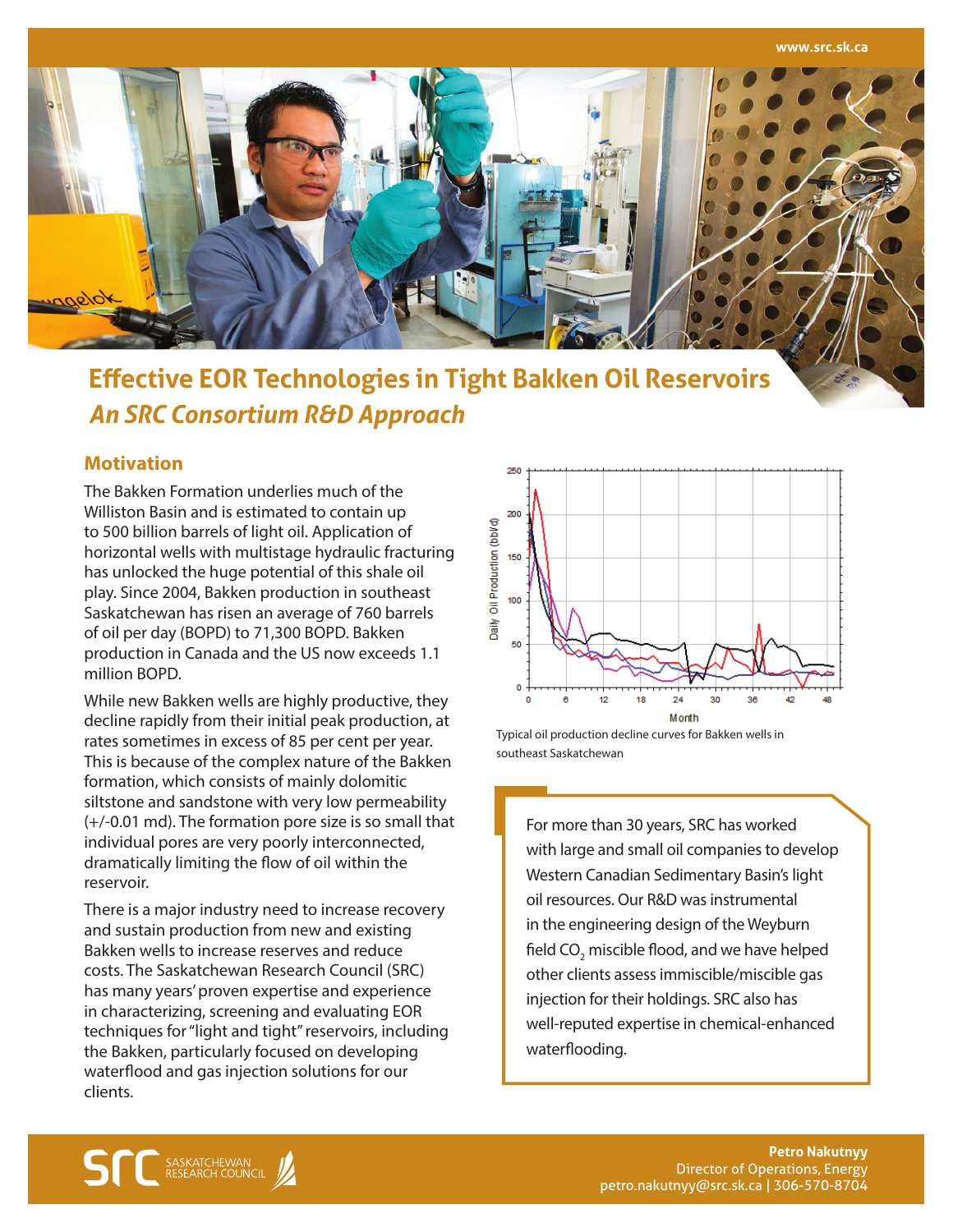# **SRC's Approach**

SRC's work in this area focuses on screening and evaluating particular EOR processes to arrest production decline rates and improve ultimate recovery in clients' Bakken reservoirs of interest. We augment experimental studies conducted with equipment specially designed for tight oil with numerical simulation to design pilot programs and understand and advance tight oil recovery.

We invite you to participate in a consortium-based program to evaluate EOR technologies for your Bakken oil reservoirs.

# **Project Objectives**

- Provide a highly cost-effective route to delivering real EOR solutions through a multiclient program tailored to individual client's needs.
- Design technically viable and cost-effective EOR technologies for Bakken tight oil reservoirs.
- Apply demand-oriented R&D, helping tight oil operators tackle injection and production challenges during EOR operations.
- Assist our clients in designing and implementing field pilot and commercial projects.

## **Project Scope**

The entire program is designed to comprise three phases, each of which is completed in 12–14 months. The detailed work statement for each Tier-1 participant is summarized below.

## *Phase 1 — Fundamental Data Collection*

## *Task 1 — Fluid and Core Characterization*

- 1. Fluid cleaning and characterization
- $\checkmark$  Collect field fluid samples
- $\checkmark$  Clean brine samples by filtration/prepare synthetic brine
- $\checkmark$  Measure various ion concentrations of cleaned brine along with other physico-chemical properties
- $\checkmark$  Characterize separator gas by gas chromatography
- $\checkmark$  Measure carbon number distribution, molecular weight, densities and viscosities of dead oil
- 2. Core characterization
- $\checkmark$  Reservoir core plug acquisition
- $\checkmark$  Lithofacies description
- $\checkmark$  Petrophysical and petrographic measurement
- $\times$  X-ray diffraction analysis
- $\checkmark$  Scanning electron microscopy
- $\checkmark$  Capillary pressure curves
- $\checkmark$  Wettability measurement

## *Task 2 — Phase Behavior (PVT) Studies*

- 1. Live oil preparation and PVT measurements
- $\checkmark$  Reconstitute live oil with separator oil and gas
- $\checkmark$  Measure bubblepoint, density, viscosity, gas/ oil ratio and live oil composition at reservoir conditions
- 2. Reservoir oil–injection gas phase behavior tests
- Determine equilibrium properties of reservoir fluid mixed with different proportions of injection gas
- $\checkmark$  Measure these equilibrium properties: bubblepoint, gas/oil ratio, density, viscosity, formation volume factor, and swelling factor
- 3. Reservoir oil–injection gas recovery tests
- $\checkmark$  Saturate reservoir oil with injection gas inside Bakken cores in a high-pressure visualization cell
- $\checkmark$  Deplete cell pressure at different rates/steps, measure oil recovery
- 4. Minimum miscibility pressure measurements
- $\checkmark$  Rising bubble method
- $\checkmark$  Optional slim tube test at extra cost

#### *Task 3 — Enhanced Waterflooding Studies*

Various surfactant candidates and complexing agents are evaluated for possible application of surfactant flooding at Bakken fields, through these experiments:

- $\checkmark$  Compatibility, long-term stability at reservoir conditions
- $\checkmark$  Interfacial tension (IFT) reduction
- $\checkmark$  Adsorption on reservoir rocks
- $\checkmark$  Contact angle and wettability measurements
- $\checkmark$  Spontaneous imbibition testing
- $\checkmark$  Geochemical modelling